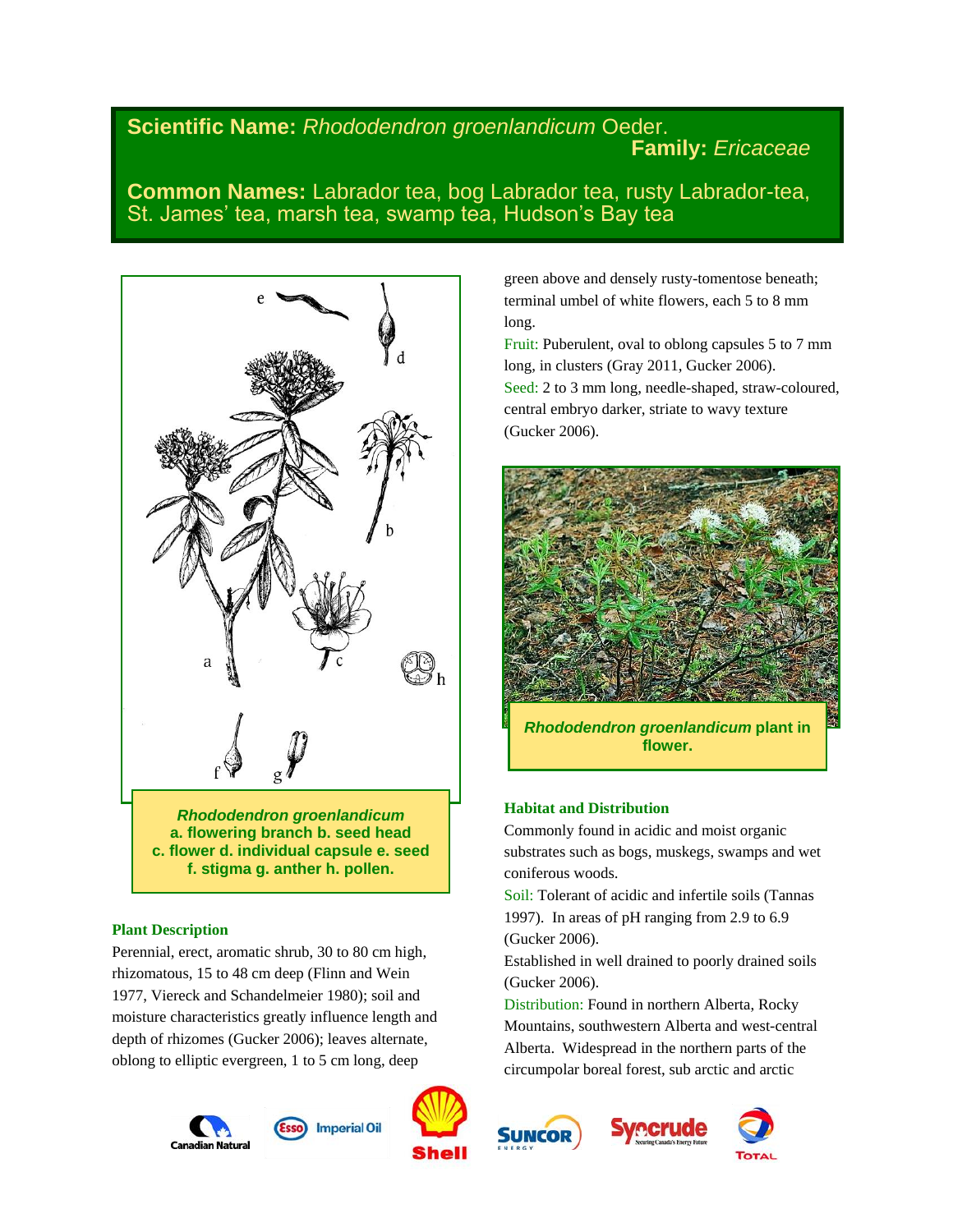tundra. Alaska, Yukon, District of Mackenzie to Hudson bay, northern Quebec, Newfoundland south to Oregon, British Columbia, Alberta, Saskatchewan, Manitoba, Great Lakes, Pennsylvania, New Jersey (Moss 1983).



*Rhododendron groenlandicum* **inflorescence.**

### **Phenology**

Flowers late May to early June. Fruits ripen late August to fall (Gucker 2006).

### **Pollination**

Self and cross pollinated by a variety of insects including *Apis, Bombus* and *Andrena* in particular (Reader 1977). Possibly wind pollinated (Knuth 1909).

### **Seed Dispersal**

Seed are very small and are easily dispersed by wind (Gucker 2006).

### **Genetics**

2n=26 (Moss 1983).

### **Symbiosis**

Forms ericoid mycorrhiza with a diverse assemblage of fungal endophytes (e.g., *Hymenoscyphus ericae*) (Hambleton et al. 1999, Massicotte et al. 2005). *R. groenlandicum* is a host of the root endophytic fungus *Phialocephala fotinii* (Addy et al. 2000).

## **Seed Processing**

Collection: Capsules are easily plucked from the low bushes.

Seed Weight: 0.01 to 0.04 g/1,000 seeds (0.02 average).

Harvest Dates: Late August. September 1 to September 30 (Formaniuk 2013).

Cleaning: Air-dry fruits. Remove large chaff and crush remaining material. Sieve to remove seeds from chaff using appropriate size screens (0.85 mm). Small chaff and dust can be removed by winnowing. If capsules are intact merely open capsules and empty seeds; sieve or winnow to remove chaff and dust. Storage Behaviour: Orthodox, seeds can be dried, without damage their longevity increases with reductions in both moisture content and temperature (Royal Botanic Gardens Kew 2008).

Storage: Store dry (Karlin and Bliss 1983). Due to growth need of light, small seed size and observed decreasing growth productivity with increasing age, potential for seed banking is limited (Gucker 2006). 100% viability following drying to a moisture content of 15% and freezing for 1 month at -20º C (Royal Botanic Gardens Kew 2008).

Longevity: Usually does not exceed 1 year (Karlin and Bliss 1983).

Up to 3 years in a cool dry plastic sealable bag (Schultz et al. 2001).

# **Propagation**

Germination: Seed germination decreases with age. Fresh seeds: 58% in 25 days. Stored seeds: 16 % after 1 year; up to 1 year old (Karlin and Bliss 1983). Smreciu et al. (2008) found similar results in







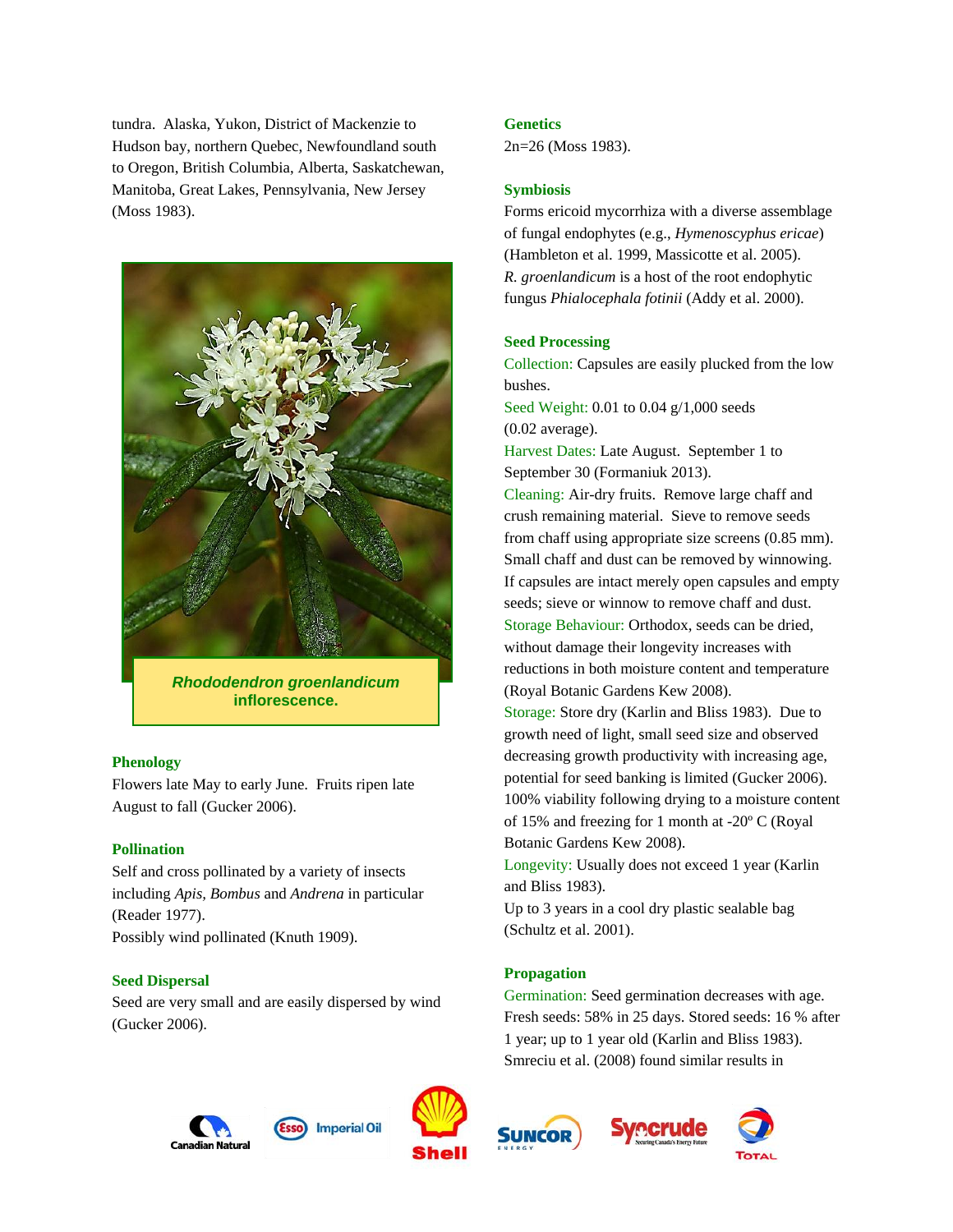northeastern Alberta populations: 29% in 30 days with fresh or 1 year old seeds but not 2 year old seeds.

100% germination occurred when seeds germinated on a 1% agar media at temperatures of 30°C (8 hours day/16 hours night) (Royal Botanic Gardens Kew 2008).

Pre-treatment: No stratification required (Formaniuk 2013); 30 days cold stratification (Wood pers. comm.).

4 weeks cold stratification (Nichols 1954). Karlin and Bliss (1983) concluded that germination occurred without cold stratification.

Relatively high constant temperatures (15 to 19°C) are required for germination.

Germination rates increase in the presence of light. Germination and establishment in water-saturated substrates can occur, however seedlings will most likely be short-lived because of the small-size and slow growth rate of the seedlings (Karlin and Bliss 1983).



Direct Seeding: No significant emergence observed, only small seedlings observed after 5 years on reclaimed oil sands sites in northeastern Alberta. Vegetative Propagation: Rhizome division may be possible.

Cuttings (taken in mid-December) root well (Dirr and Heuser 1987). Calmes and Zasada (1982) found cuttings taken in July and kept outdoors to be the most productive (Gucker 2006).





**SUNCOR** 





Layering occurs naturally and is an effective manner in which the plant establishes itself in an area (Gucker 2006).

Greenhouse Production: Gucker (2006) found that best growth occurred at a pH of 5.5, less growth at a pH of 3.5 and no growth at a pH of 8.5. Best growth in lighted areas of peat and or moss substrates (Gucker 2006).

Greenhouse Timeline: 26 weeks in the greenhouse until out-planting. Can be over wintered for a spring or fall planting the following season (Wood pers. comm.). Grow for 180 days before harvest (Formaniuk 2013).

### **Aboriginal/Food Uses**

Food: Used as tea (Gray 2011, Marles et al. 2000, Turner 1997, Wilkinson 1990). Drinking the teas has been said to cause dizziness and drowsiness and diarrhoea so caution is advised (Gray 2011, Wilkinson 1990). Can be used as a substitute for bay leaf in stews, sauces and soups (Gray 2011). Berries stewed and served with smoked fish (Royer and Dickinson 1996).

Medicinal: Source of vitamin C (Gray 2011). The leaves (chewed or made into tea) can treat stomach flu, chills, pneumonia, headaches, diarrhoea, heart ailments, arthritis, whooping cough, teething pain, kidney ailments, and relieve tension. Powdered leaves relieve burns and eczema. Leaf decoctions can be used as an eye-wash to relieve dry eyes (Royer and Dickinson 1996, Turner 1997). Boiled whole plants can treat chest pains and hair loss. Branches can act as an antibiotic against *E. coli* and *Bacillus subtilis* (Gray 2011). Peeled root decoction is used to treat colds and clean out stomach (Marles et al. 2000).

Other: Berries provide a red dye (Royer and Dickinson 1996). Crushed leaves act as an insect repellent and can help deter rodents from foodstuffs (Gray 2011).

### **Wildlife/Forage Uses**

Wildlife: Leaves and twigs are browsed by caribou and moose although it is a minor component in the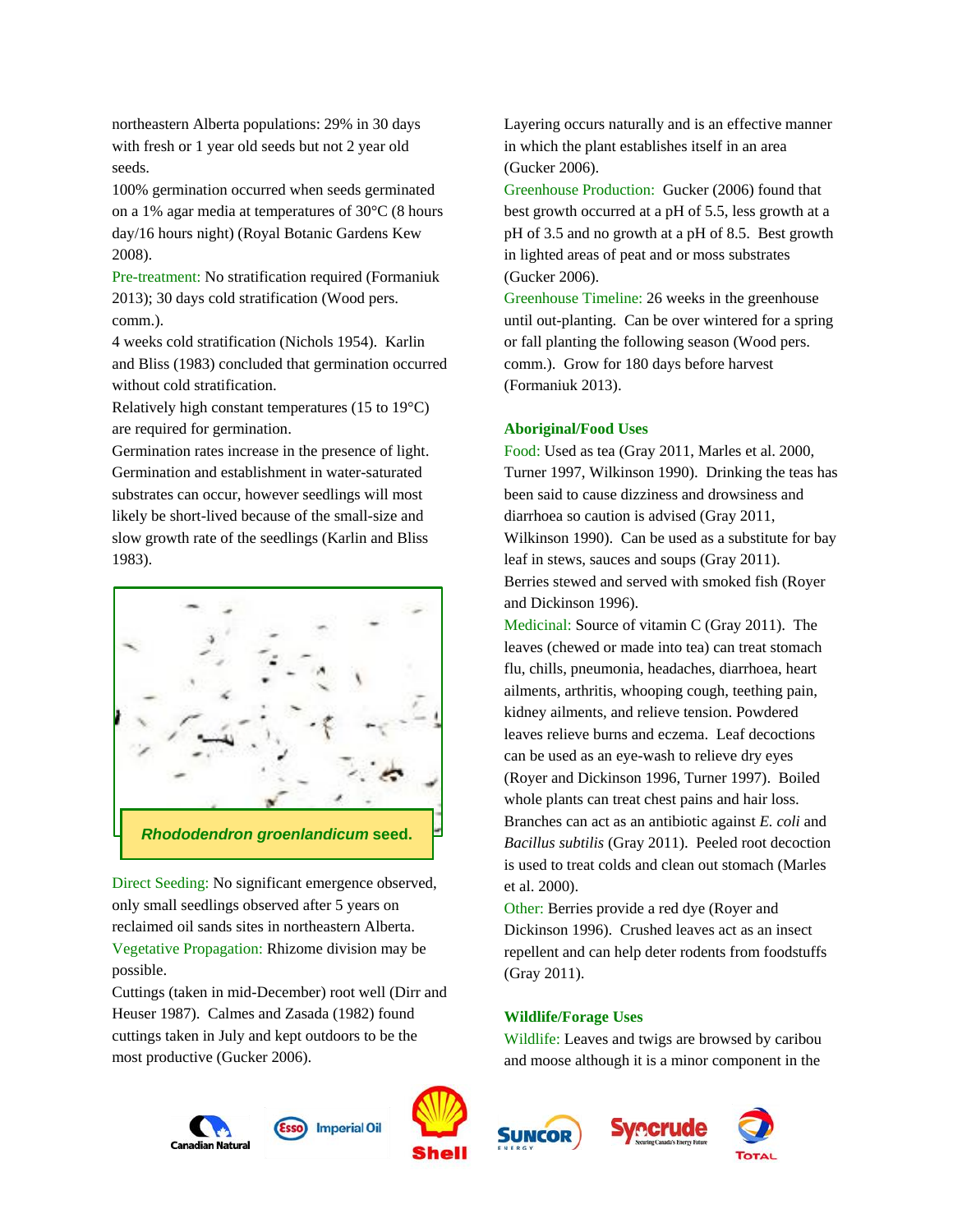diet (Gucker 2006). Unpalatable to snowshoe hares and other rodents because of the presence of germacrone concentrations (known as a chemical defence) in the leaves and internodes of the plant (Reichardt et al. 1990).

Provide cover for a wide range of small wildlife species (Gucker 2006).

Livestock: Unpalatable to livestock (Tannas 1997). Contains component considered toxic to livestock (Gucker 2006).

Grazing Response: Moderate tolerance to browsing (Tannas 1997).

### **Reclamation Potential**

Naturally re-colonizes sites disturbed by logging, burning and mining (Gucker 2006). Found to reestablish naturally in areas previously disturbed by road construction or fire (Gucker 2006).

Shows greater reproductive effort in disturbed sites as opposed to undisturbed sites (Gucker 2006).

May act as a indicator to sites contaminated with lead (Pugh et al. 2002).

Useful in revegetation of fertile soils (Tannas 1997).

### **Commercial Resources**

Availability: Labrador tea is available commercially in plant form in Alberta, but not widely.

Seeds have been collected by the Oil Sands

Vegetation Cooperative for use in the Athabasca oil sands region.

Cultivars: None are known.

Uses: Essential oil for aromatherapy, ornamental shrub.

### **Notes**

Synonyms – *Ledum groenlandicum* Oeder. *R. groenlandicum* is listed as 96% intact (less occurrences than expected) in the Alberta oil sands region (Alberta Biodiversity Monitoring Institute 2014).

Re-establishes itself rapidly following fire due in part to the high temperature requirements for germination (Karlin and Bliss 1983).

#### **Photo Credits**

Photos: Glen Lee, Regina, Saskatchewan. Line Drawing: John Maywood, with permission from Bruce Peel Special Collection, University of Alberta.

#### **References**

Addy, H.D., S. Hambleton and R.S. Currah, 2000. Distribution and molecular characterization of the root endophyte *Phialocephala fortinii* along an environmental gradient in the boreal forest of Alberta. Mycological Research 104(10): 1213-1221.

Alberta Biodiversity Monitoring Institute, 2014. The status of biodiversity in the oil sands region of Alberta. Alberta Biodiversity Monitoring Institute, Edmonton, Alberta. 47 pp. [http://www.abmi.ca/FileDownloadServlet?filename=](http://www.abmi.ca/FileDownloadServlet?filename=The%20Status%20of%20Biodiversity%20in%20the%20Oil%20Sands%20Region%20of%20Alberta_2014_Supplemental%20Report.docx&dir=REPORTS_UPLOAD) [The%20Status%20of%20Biodiversity%20in%20the](http://www.abmi.ca/FileDownloadServlet?filename=The%20Status%20of%20Biodiversity%20in%20the%20Oil%20Sands%20Region%20of%20Alberta_2014_Supplemental%20Report.docx&dir=REPORTS_UPLOAD) [%20Oil%20Sands%20Region%20of%20Alberta\\_201](http://www.abmi.ca/FileDownloadServlet?filename=The%20Status%20of%20Biodiversity%20in%20the%20Oil%20Sands%20Region%20of%20Alberta_2014_Supplemental%20Report.docx&dir=REPORTS_UPLOAD) [4\\_Supplemental%20Report.docx&dir=REPORTS\\_U](http://www.abmi.ca/FileDownloadServlet?filename=The%20Status%20of%20Biodiversity%20in%20the%20Oil%20Sands%20Region%20of%20Alberta_2014_Supplemental%20Report.docx&dir=REPORTS_UPLOAD) [PLOAD](http://www.abmi.ca/FileDownloadServlet?filename=The%20Status%20of%20Biodiversity%20in%20the%20Oil%20Sands%20Region%20of%20Alberta_2014_Supplemental%20Report.docx&dir=REPORTS_UPLOAD) [Last accessed June 16, 2014].

Calmes, M.A. and J.C. Zasada, 1982. Some reproductive traits of four shrub species in the black spruce forest type of Alaska. Canadian Field-Naturalist 96(1): 35-40.

Dirr, M.A. and C.W. Heuser, 1987. The reference manual of woody plant propagation: From seed to tissue culture: A practical working guide to the propagation of over 1100 species, varieties, and cultivars. Varsity Press, Athens, Georgia. 239 pp.

Flinn, M.A. and R.W. Wein,1977. Depth of underground plant organs and theoretical survival during fire. Canadian Journal of Botany 55: 2550-2554.

Formaniuk, S., 2013. "It's all in the timing". Canadian Reclamation 13(2): 26-31.

Gray, B., 2011. Labrador tea *Rhododendron groenlandicum*. IN: The Boreal Herbal: Wild Food and Medicine Plants of the North. Aroma Borealis Press, Whitehorse, Yukon. pp. 106-110.

recrude







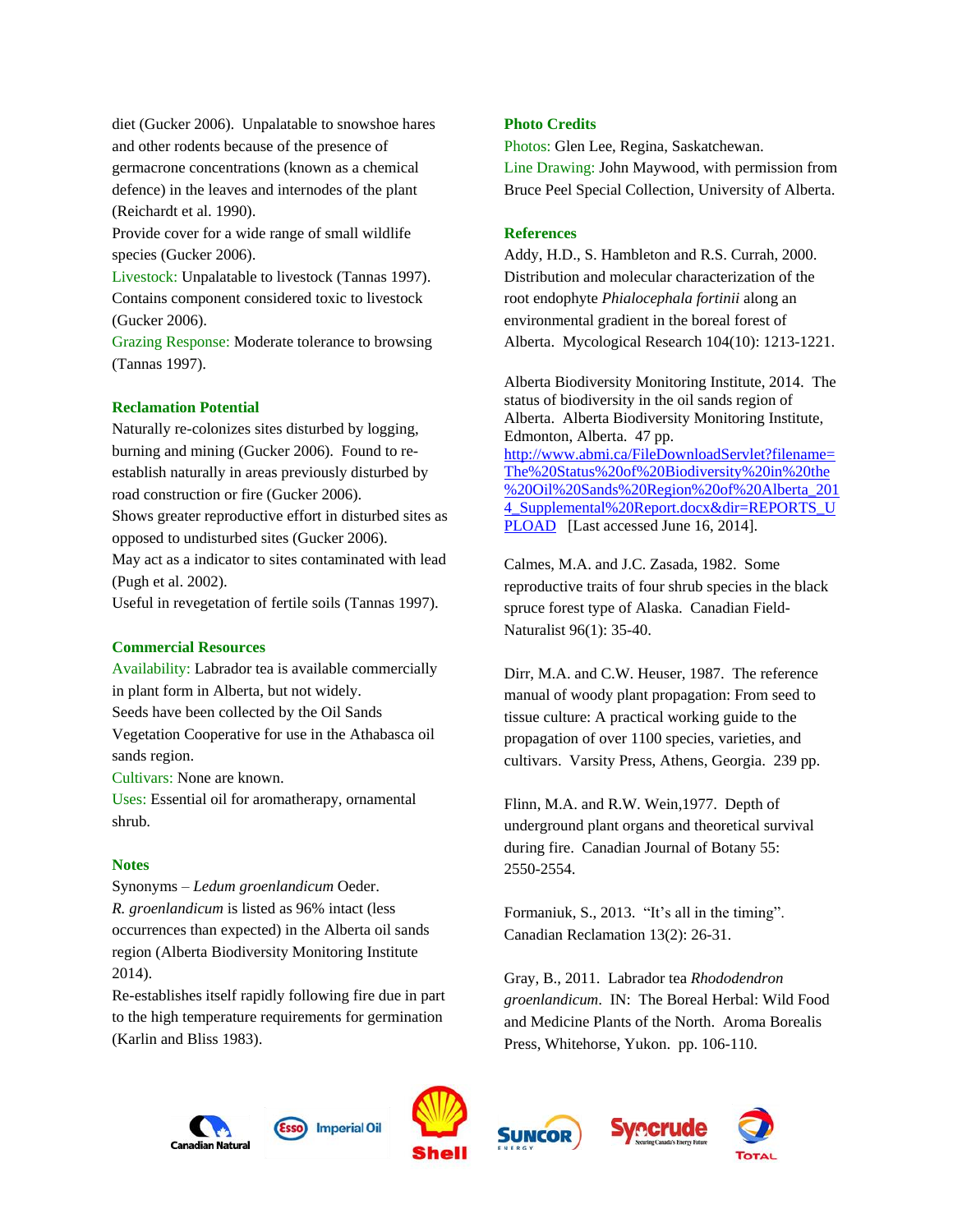Gucker, C.L., 2006. *Ledum groenlandicum*. IN: Fischer, W.C. (compiler). The fire effects information system. United States Department of Agriculture, Forest Service, Intermountain Research Station, Intermountain Fire Sciences Laboratory, Missoula, Montana.

[http://www.fs.fed.us/database/feis/plants/shrub/ledgr](http://www.fs.fed.us/database/feis/plants/shrub/ledgro/introductory.html) [o/introductory.html](http://www.fs.fed.us/database/feis/plants/shrub/ledgro/introductory.html) [Last accessed June 12, 2013].

Hambleton, S., S. Huhtinen and R.S. Currah, 1999. *Hymenoscyphus ericae*: A new record from western Canada. Mycological Research 103 (11): 1391-1397.

Karlin, E.F. and L.C. Bliss,1983. Germination ecology of *Ledum groenlandicum* and *Ledum palustre* ssp. *decumbens*. Arctic and Alpine Research 15(3): 397-404.

Knuth, P., 1909. Handbook of flower pollination. Volume III. At the Clarendon Press, Oxford, UK.. 644 pp.

Marles, R.J., C. Clavelle, L. Monteleone, N. Tays and D. Burns, 2000. Aboriginal Plant Use in Canada's northwest Boreal Forest. Natural Resources Canada and Canadian Forest Service. UBC Press, Vancouver, British Columbia. 368 pp.

Massicotte, H.B., L.H. Melville and R.L. Peterson, 2005. Structural characteristics of root-fungal interactions for five ericaceous species in eastern Canada. Canadian Journal of Botany 83:1057-1064.

Moss, E.H., 1983. Flora of Alberta. A manual of flowering plants, conifers, ferns, and fern allies found growing without cultivation in the province of Alberta, Canada. 2nd edition. University of Toronto Press, Toronto Ontario. p. 444.

Pugh E.R., D.G Dick and A.L Fredeen, 2002. Heavy metal (Pb, Zn, Cd, Fe, and Cu) contents of plant foliage near the Anvil Range lead/zinc mine, Faro, Yukon Territory. Ecotoxicology and Environmental Safety 52: 273-279.

Reader, R.J., 1977. Bog ericad flowers: selfcompatibility and relative attractiveness to bees. Canadian Journal of Botany 55(17): 2279-2287.

Reichardt, P.B., J.P. Bryant, B.J. Anderson, D. Phillips, T.P. Clausen, M. Meyer and K. Frisby, 1990. Germacrone defends labrador tea from browsing by snowshoe hares. Journal of Chemical Ecology 16: 1961-1970.

Royal Botanic Gardens Kew, 2008. *Rhododendron groenlandicum* (Oeder) Kron & Judd Disp. Seed Information Database.

[http://data.kew.org/sid/SidServlet?Clade=&Order=&](http://data.kew.org/sid/SidServlet?Clade=&Order=&Family=&APG=off&Genus=Rhododendron&Species=groenlandicum&StorBehav=0) [Family=&APG=off&Genus=Rhododendron&Species](http://data.kew.org/sid/SidServlet?Clade=&Order=&Family=&APG=off&Genus=Rhododendron&Species=groenlandicum&StorBehav=0) [=groenlandicum&StorBehav=0](http://data.kew.org/sid/SidServlet?Clade=&Order=&Family=&APG=off&Genus=Rhododendron&Species=groenlandicum&StorBehav=0) [Last accessed June 14, 2013].

Royer, F. and R. Dickinson, 1996. Labrador Tea *Ledum groenlandicum* (Oeder). IN: Wild Flowers of Edmonton and Central Alberta. The University of Alberta Press, Edmonton, Alberta. p. 46.

Schultz, J., P. Beyer and J. Williams, 2001. Propagation protocol for production of container *Ledum groenlandicum* Oeder plants; Hiawatha National Forest, Marquette, Michigan. IN: Native Plant Network, University of Idaho, College of Natural Resources, Forest Research Nursery, Moscow, Idaho.

[http://www.nativeplantnetwork.org/Network/ViewPr](http://www.nativeplantnetwork.org/Network/ViewProtocols.aspx?ProtocolID=1864) [otocols.aspx?ProtocolID=1864](http://www.nativeplantnetwork.org/Network/ViewProtocols.aspx?ProtocolID=1864) [Last accessed June 12, 2013].

Smreciu, A., K. Gould, R. Yakimchuk and M. Pahl, 2008. Priority Shrub Species: Propagation and establishment. Interim Report, prepared for Cumulative Environmental Management Association (CEMA), Fort McMurray, Alberta. 56 pp.

Tannas, K., 1997. Common plants of the western rangelands. Volume 1 – Grasses, grass-like species,

**Svecrude**